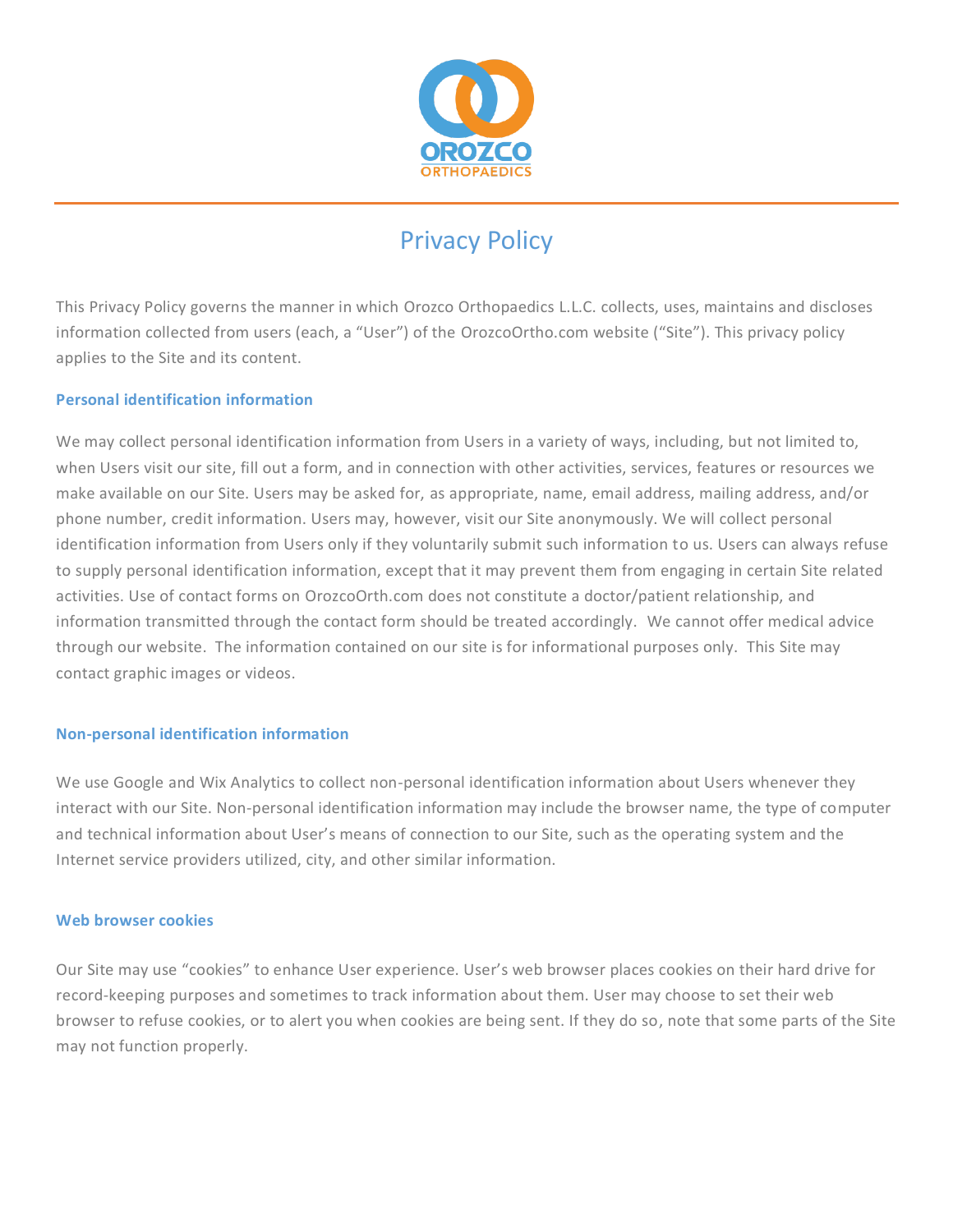

## **How we use collected information**

Orozco Orthopaedics may collect and use User's personal information for the following purposes:

- To improve customer service Information you provide helps us respond to your customer service requests and support needs more efficiently.
- To improve our Site We may use feedback you provide to improve our products and services.

#### **Sharing your personal information**

We do not sell, trade, or rent User's personal identification information to others. We may share generic aggregated demographic information not linked to any personal identification information regarding visitors and users with our business partners, trusted affiliates and advertisers for the purposes outlined above. We may use third party service providers to help us operate our business and the Site or administer activities on our behalf, such as sending out newsletters or surveys. We may share your information with these third parties for those limited purposes provided that you have given us your permission.

## **Third party websites**

Users may find advertising or other content on our Site that link to the sites and services of our partners, suppliers, advertisers, sponsors, licensors and other third parties. We do not control the content or links that appear on these sites and are not responsible for the practices employed by websites linked to or from our Site. In addition, these sites or services, including their content and links, may be constantly changing. These sites and services may have their own privacy policies and customer service policies. Browsing and interaction on any other website, including websites which have a link to our Site, are subject to that website's own terms and policies.

## **Changes to this privacy policy**

Orozco Orthopaedics has the discretion to update this privacy policy at any time. When we do, we will revise the updated date at the bottom of this page. We encourage Users to frequently check this page for any changes to stay informed about how we are helping to protect the personal information we collect. You acknowledge and agree that it is your responsibility to review this privacy policy periodically and become aware of modifications.